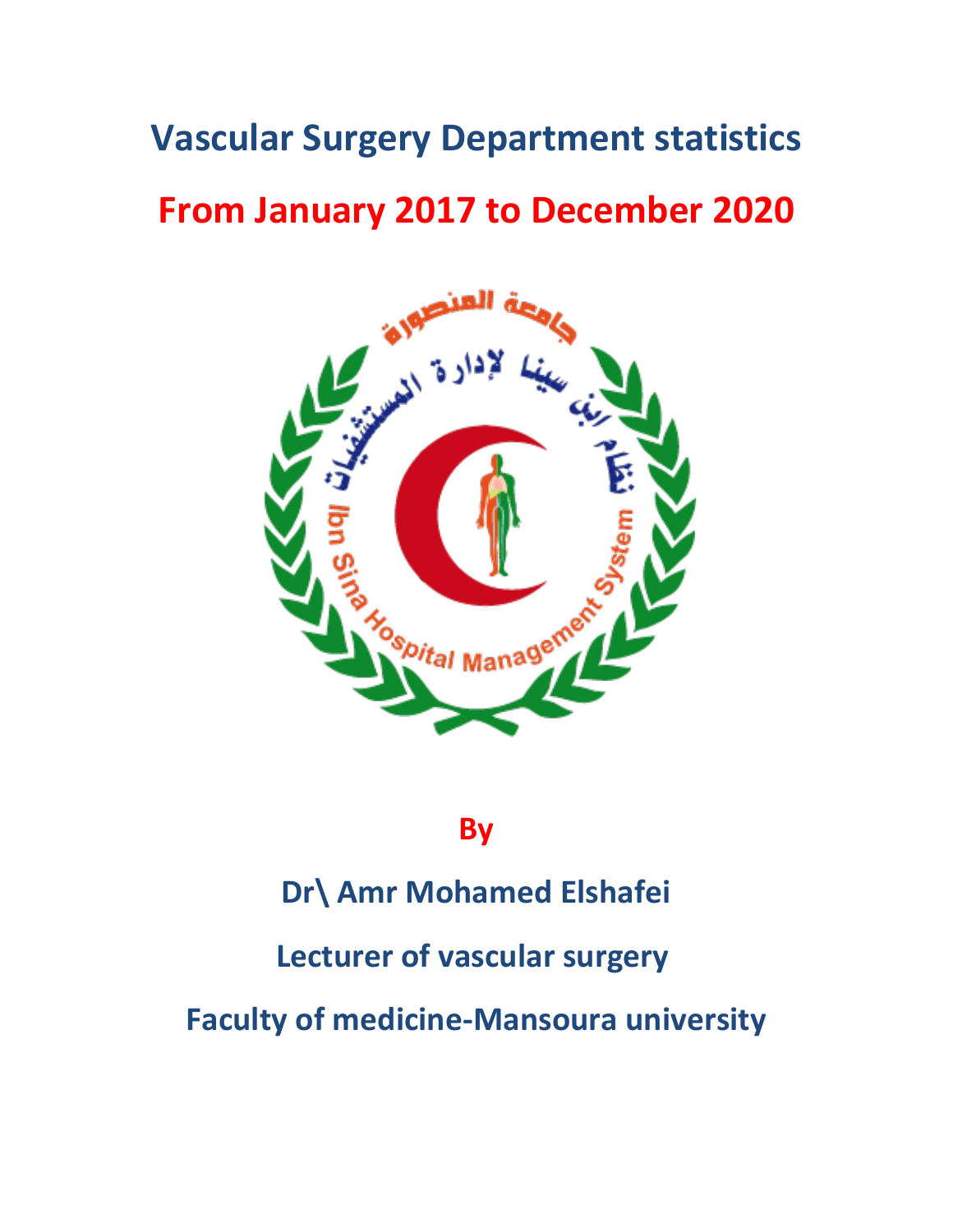## **Admission/ operation rates**



|                                                 | <b>OPC</b>        | <b>Admissions</b> | <b>Operations</b> |
|-------------------------------------------------|-------------------|-------------------|-------------------|
|                                                 | <b>Attendance</b> |                   |                   |
| 2017                                            | 7146              | 2054              | 988               |
| 2018                                            | 7842              | 2134              | 1009              |
| 2019                                            | 8681              | 2866              | 1943              |
| 2020                                            | 5772              | 1710              | 1225              |
| <b>Annual Average</b>                           | 7360              | 2191              | 1291              |
| <b>Monthly Average</b>                          | 613               | 183               | 108               |
| <b>Clinic Average</b><br>(12 clinics per month) | 51                | 15                | 9                 |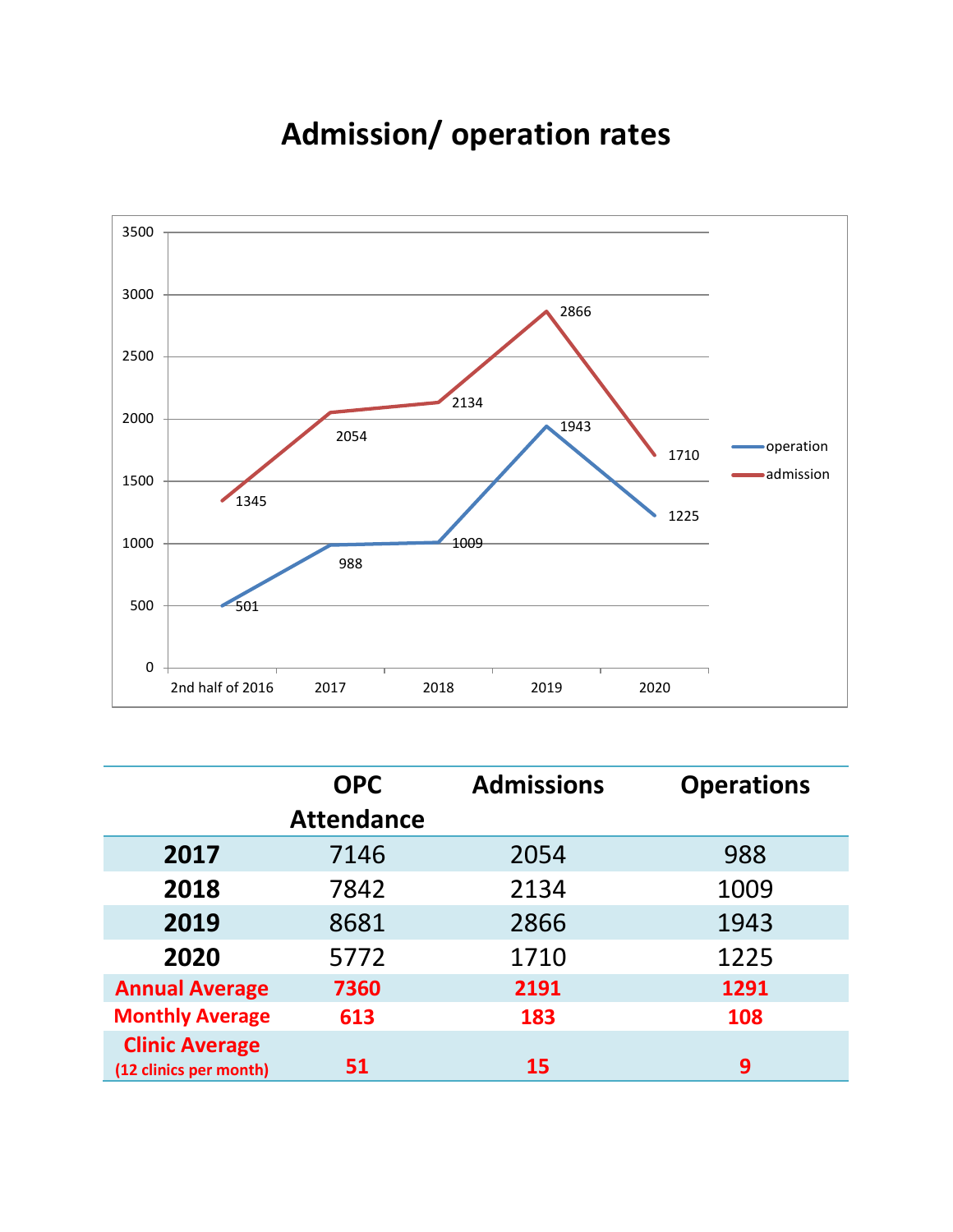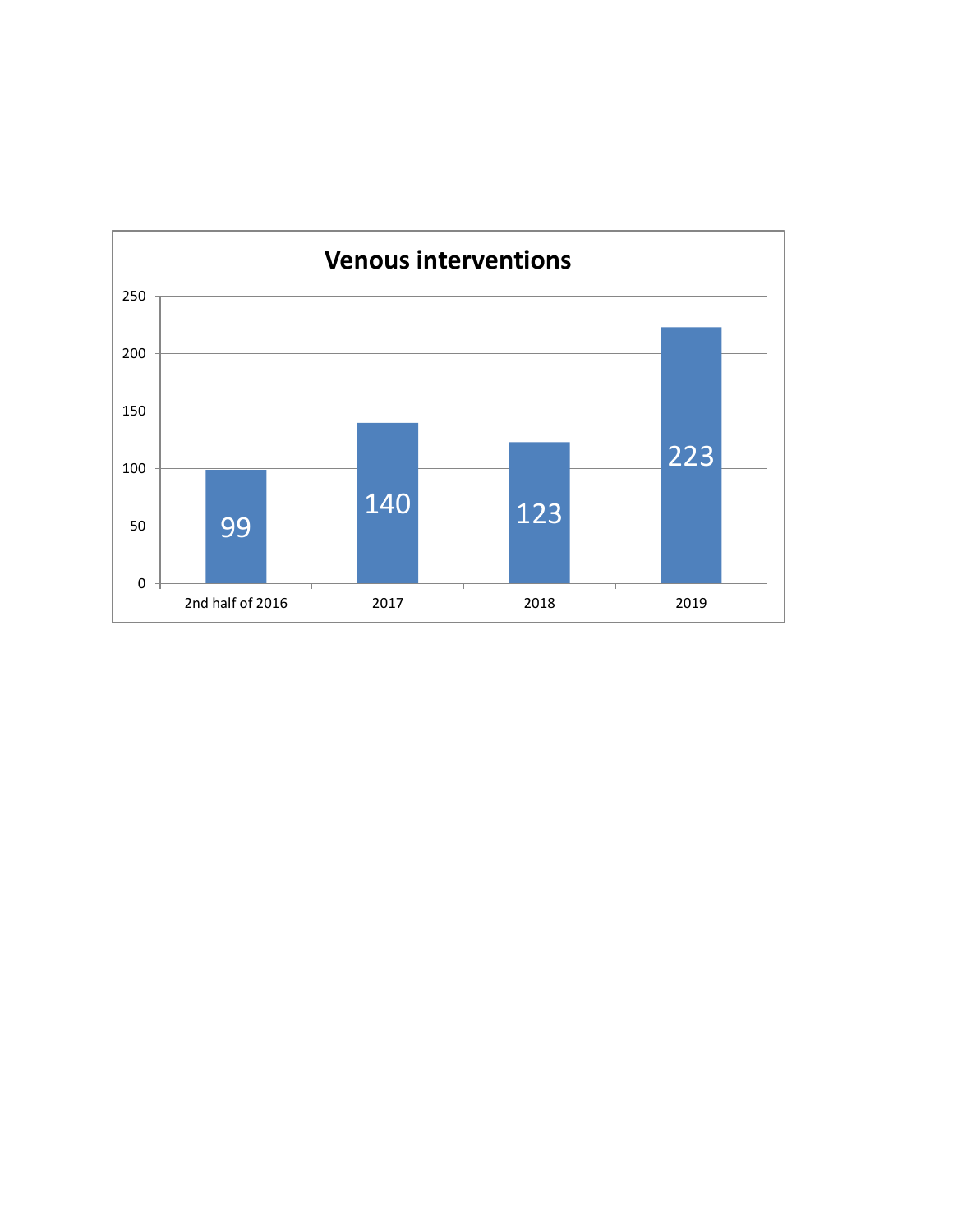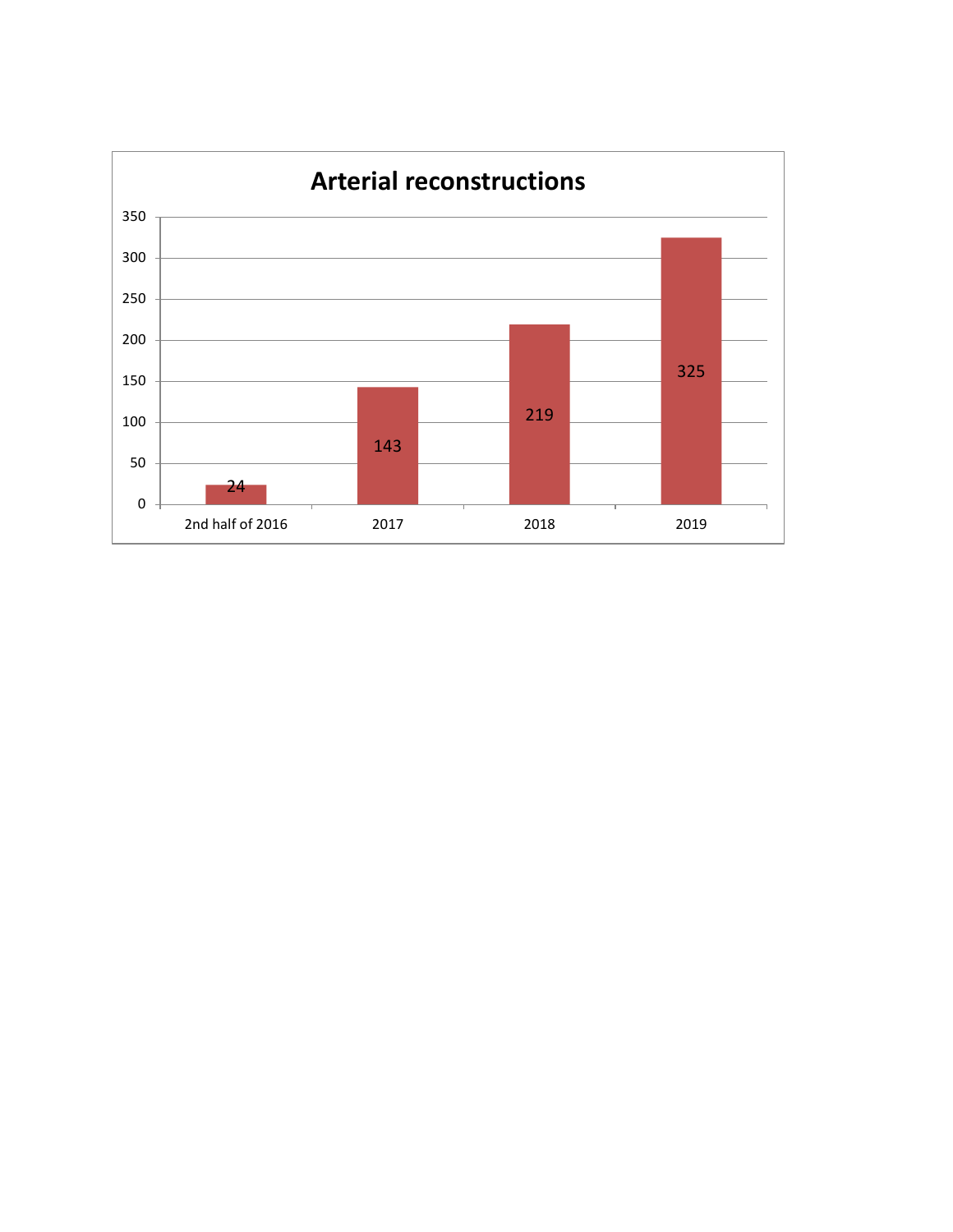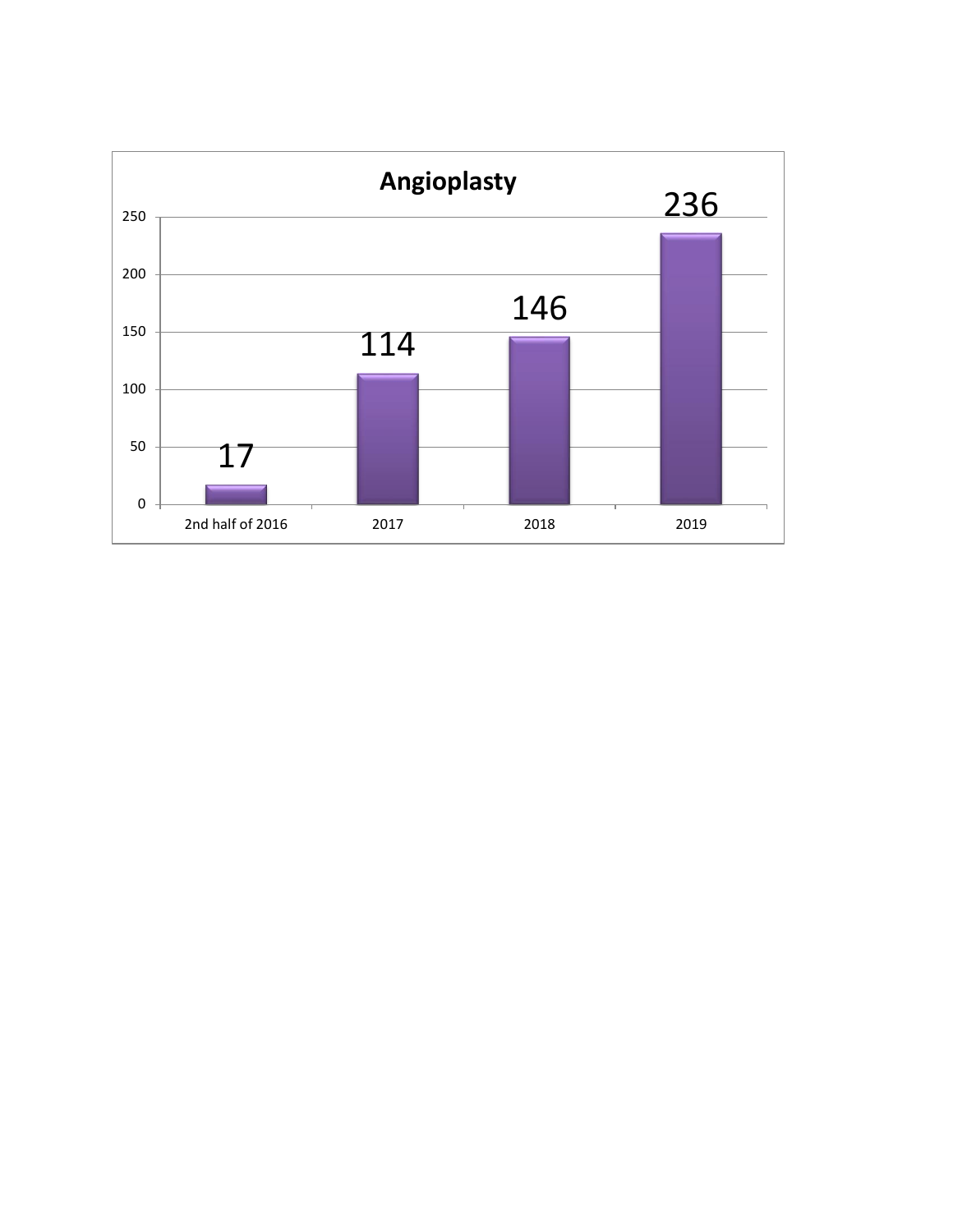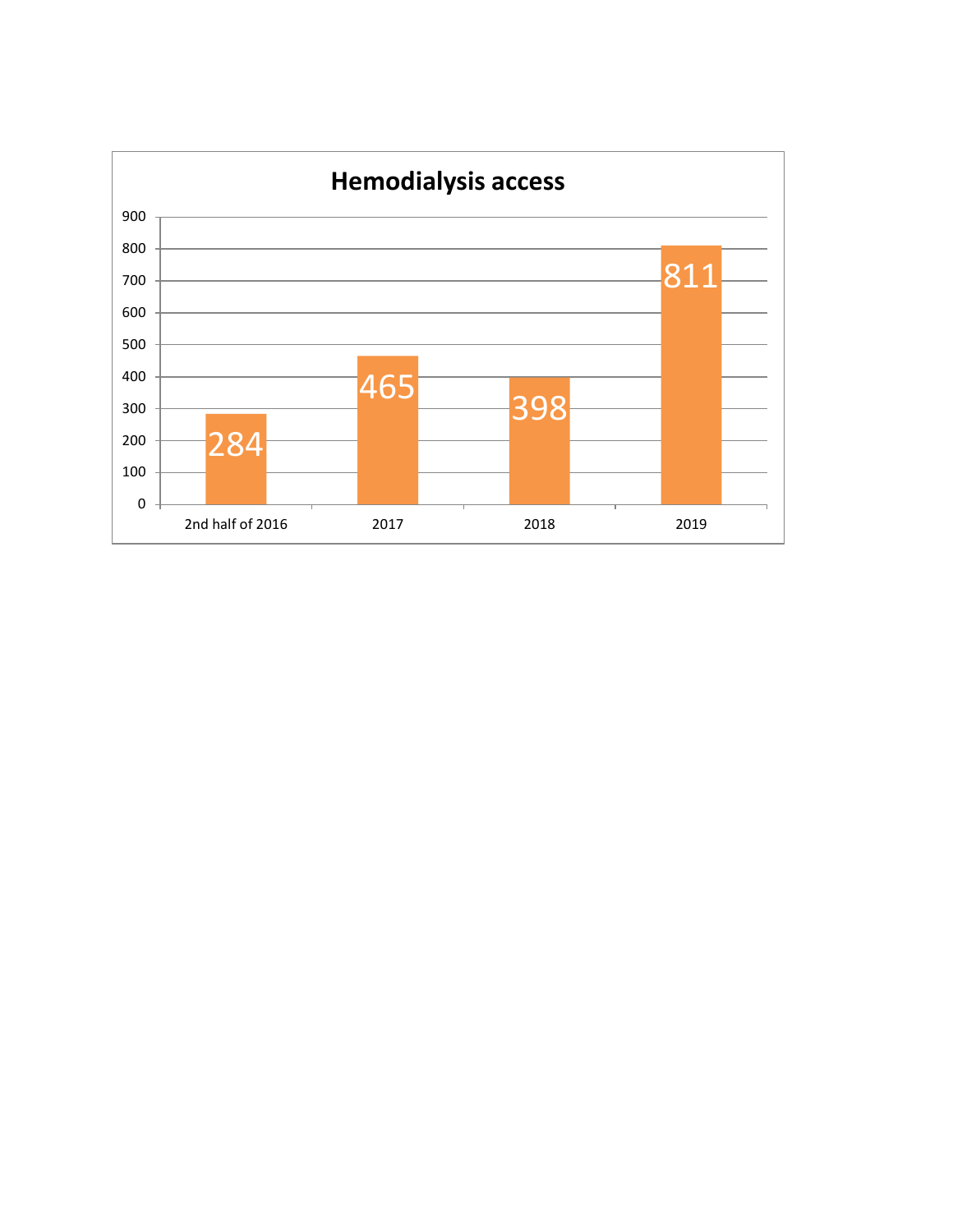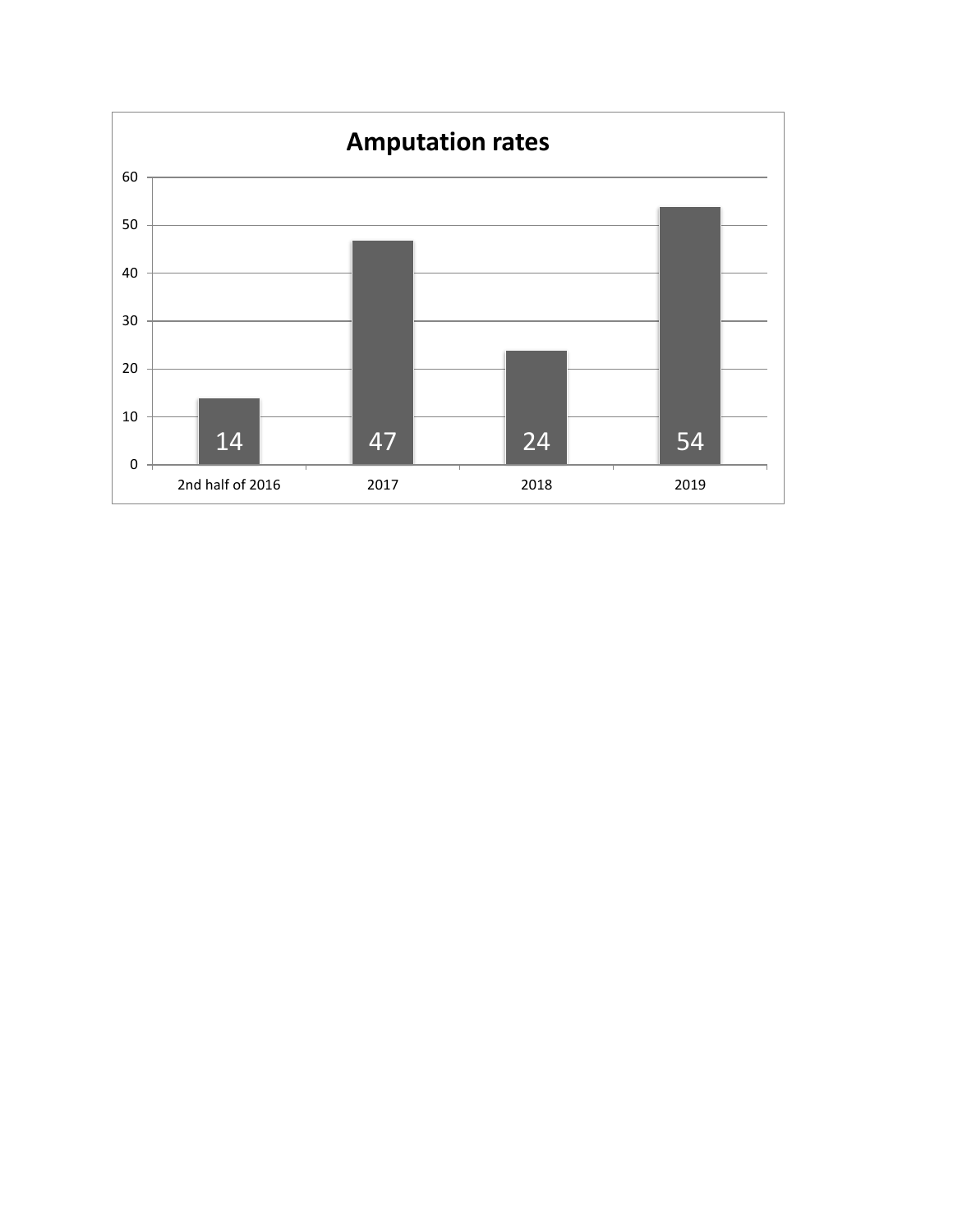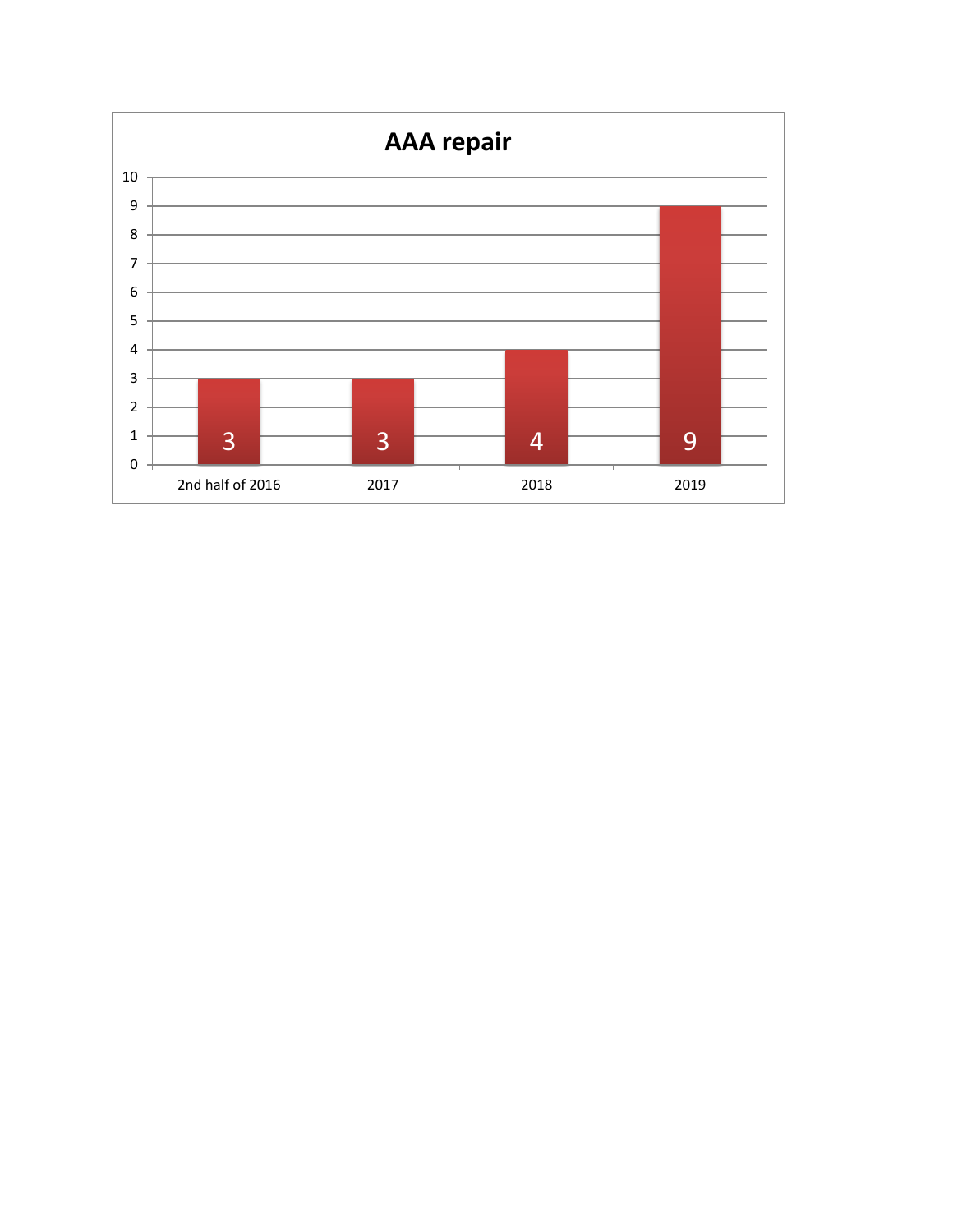